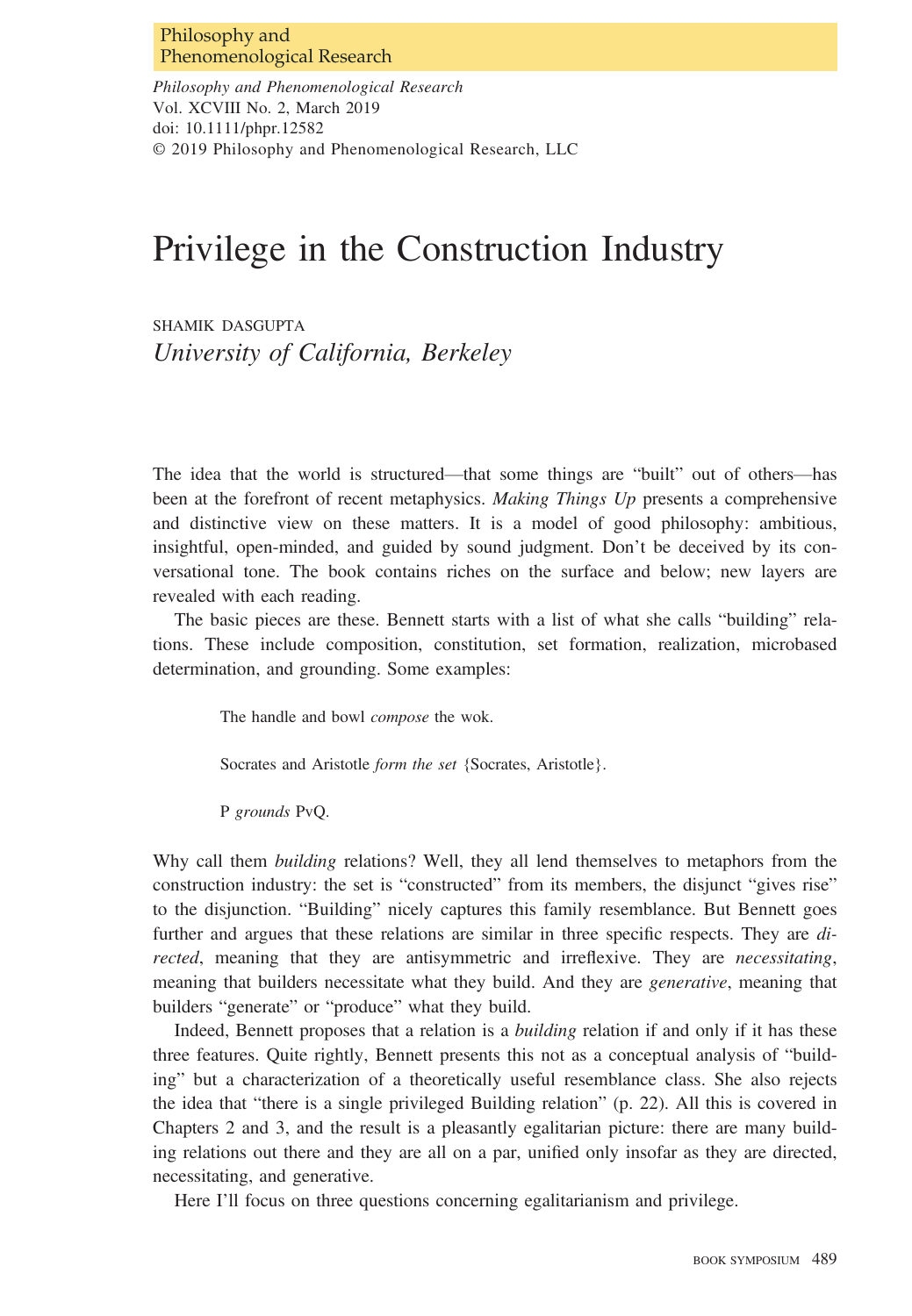### 1. Generation as a builder

One immediate question is how generation fits into Bennett's picture. Bennett says that generation is an explanatory notion: to say that the handle and bowl generate the wok is to say that the wok exists *because* the handle and bowl exist; that the wok exists in virtue of the handle and bowl (see p. 58). When Bennett says that building relations are generative, she means that they license explanatory statements like these. Some call this kind of explanation "ground" (see Dasgupta 2017), but Bennett reserves that term for one of the building relations that license the explanations. Here I'll use the terms as Bennett does.

Whatever we call it, this explanatory idiom has the same flavor as the building relations we started with. When P explains Q in this sense, we happily say that P "gives rise to" Q, that Q "consists in" P, and so on. These construction-site metaphors are as at home here as they were before. If building relations are unified by family resemblance, shouldn't generation be one of them? Indeed, generation comes close to satisfying Bennett's own conditions for being a building relation: it's arguably directed and necessitating, and if it doesn't strictly *satisfy* the condition of being generative (is generation generative?) it is the relation of generation! I found it puzzling, then, that Bennett never calls generation a building relation—to me it seems right in the same ball-park as the others.<sup>1</sup>

This threatens the pure egalitarian picture we started with. On Bennett's own view, generation is privileged insofar as it characterizes the class of building relations. Sure, it's not that generation is metaphysically prior to other building relations—it's not that set-membership ontologically depends on generation. But generation is privileged insofar as *it* makes the other building relations count *as building relations*. If Bennett wants to use 'building' stipulatively in such a way we can't call generation a building relation, fine: all building relations (in that sense) are on a par. But that's egalitarianism in name only. The fact remains that a single building-like relation unifies the others under the banner of "building"; the others only get to count as being in the construction business thanks to this building(-like) relation. That's some privilege!

To be clear, this doesn't contradict anything Bennett says. When she rejects the idea that there is a single privileged Building relation on p. 22, she rightly notes that the idea is vague enough to be understood in a number of ways. And she explicitly focuses on one implementation of the idea she calls Generalism, the view that "there is a most general building relation of which others are versions" (p. 22; emphasis mine). I think Bennett is right to reject Generalism: set-formation and realization (say) aren't versions of some other building relation. Still, I claim we have, in Bennett's own system, a sense in which generation is the privileged Building(-like) relation. $<sup>2</sup>$ </sup>

<sup>&</sup>lt;sup>1</sup> Perhaps Bennett would resist calling it a *relation*: she emphasizes that to call (say) composition generative is just to say that it licenses explanatory *talk*. But I'm using "relation" in the thin, abundant sense. Take the set of pairs  $\langle P, Q \rangle$  such that "P explains Q" is licensed—this corresponds to a relation in the thin sense. Indeed, one needn't assume that other building relations are relations in any thicker sense to count them as building relations.

<sup>&</sup>lt;sup>2</sup> To call generation privileged in this sense is close to calling it "intellectually primitive" in the sense of Dasgupta (2017): it limns logical space in interesting ways. After all, the class of building relations defined by generation is supposed to be theoretically useful and interesting. Since I used 'ground' as Bennett uses 'generation', the view that generation is privileged in this sense corresponds closely to my claim in (2017) that ground is intellectually primitive.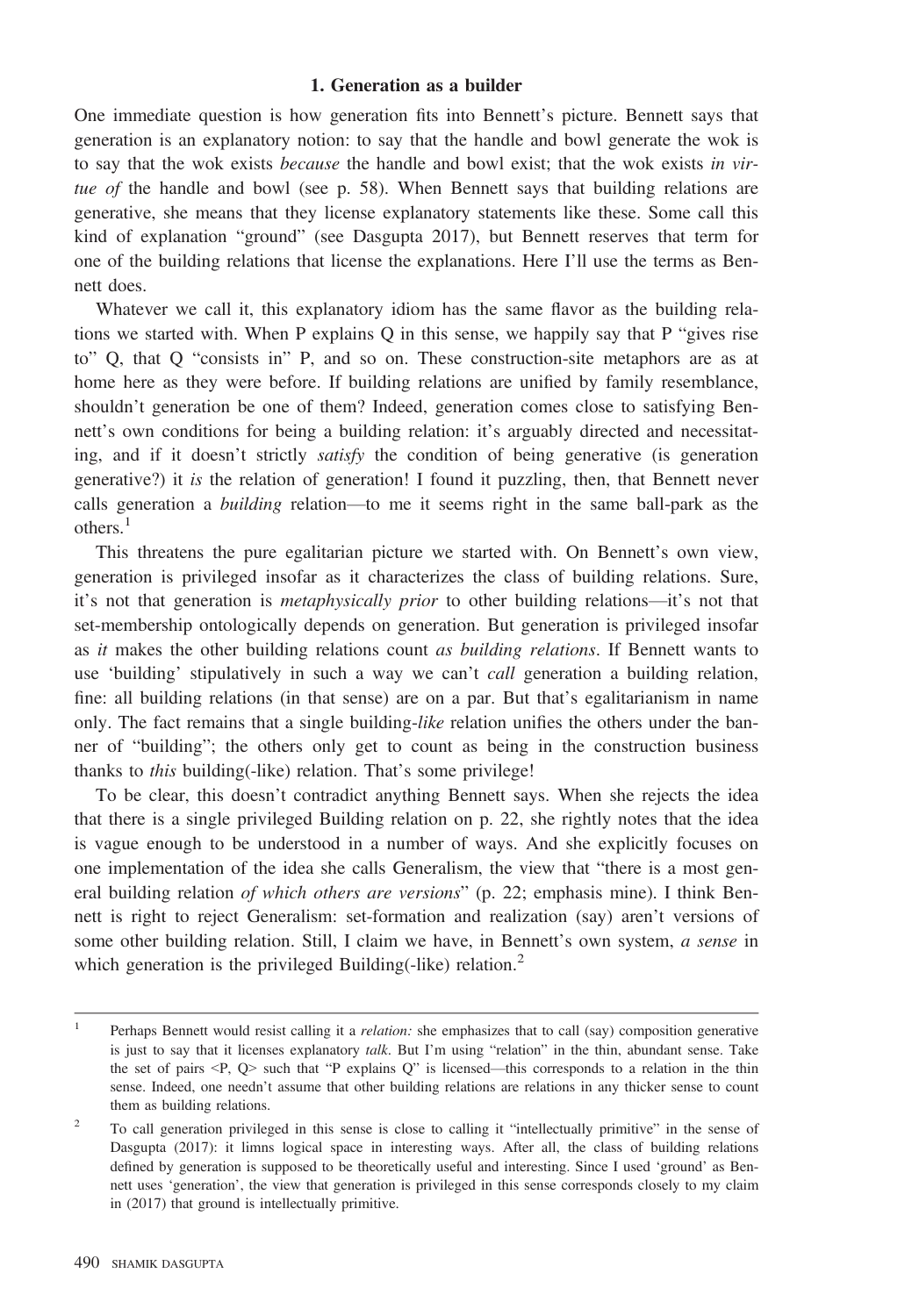### 2. Carving at the joints

Another sense of being privileged is being joint-carving. Is generation joint-carving? To see the issue, note that we could define countless generation-like relations. There is a notion of generation-, which by stipulation is just like generation except that set-formation isn't generative-. A set is *generated* by, but not *generated*- by, its members; the existence of a set is explained, but not explained-, by its members. Likewise, generation+ is (by stipulation) just like generation except the relation taller than is also generative+: if  $x$  is taller than y, x generates  $+y$ . And so on. Each notion yields a corresponding notion of building: set-formation is a building relation but not a building- relation; taller-than is a building+ relation but not a building relation.

The question is whether one of these generation-like notions is metaphysically distinguished. Bennett distinguishes two views:

"On one extreme is the claim that some relations are truly generative, and some are not; it's just primitive. On the other extreme is the claim that there is no such relation, only the talk. It's just a matter of convention that certain relations license certain ways of talking..." pp. 184-5.

On the first view it's a primitive fact about one of the generation-like relations that it is special—it is "true generation". Call this "primitivism". By contrast, the second, "antirealist", view is that all generation-like relations are metaphysically on a par. We organize our explanatory practices around one of them but that just reflects something about us—perhaps explanations in its sense of the term tend to please us. If another community focuses on a different relation, they aren't "getting anything wrong" about the world.

Officially, Bennett doesn't take a stand. But I think arguments she runs on another topic in the book can be transposed into arguments against primitivism. I'm thinking of Bennett's arguments in Chapter 6 that relative fundamentality isn't primitive (she analyzes it in terms of building). Let me highlight two of them.

The first is a modal recombination argument. If relative fundamentality were primitive, the facts about relative fundamentality and the building facts would be modally recombinable. There would be worlds that agree on the building facts—e.g. that Socrates builds {Socrates}—but disagree on whether Socrates is more fundamental than {Socrates}. Bennett thinks this is implausible.

The second argument is epistemic: if facts of relative fundamentality were entirely independent of facts about what builds what, we couldn't know the former. We might know that Socrates builds {Socrates}, but if relative fundamentality is a further, primitive matter, how could we infer whether Socrates is more fundamental than {Socrates}?

This is the barest of sketches—Bennett develops both arguments in detail, fleshing out the assumptions about modal recombination and knowledge they rest on. I won't evaluate them here; my point is just that analogous arguments would militate equally against primitivism about generation.

The first argument is that if it were a primitive fact which generation-like relation is "real generation", it would be modally recombinable. There would be worlds that agree on all relations of set-membership, composition, etc, and agree on what explanatory statements we find pleasing, and yet differ on whether generation or generation- is "real generation". In both worlds Socrates forms the set {Socrates} and we find it natural to say that the set exists because of its member. But in one world generation is "real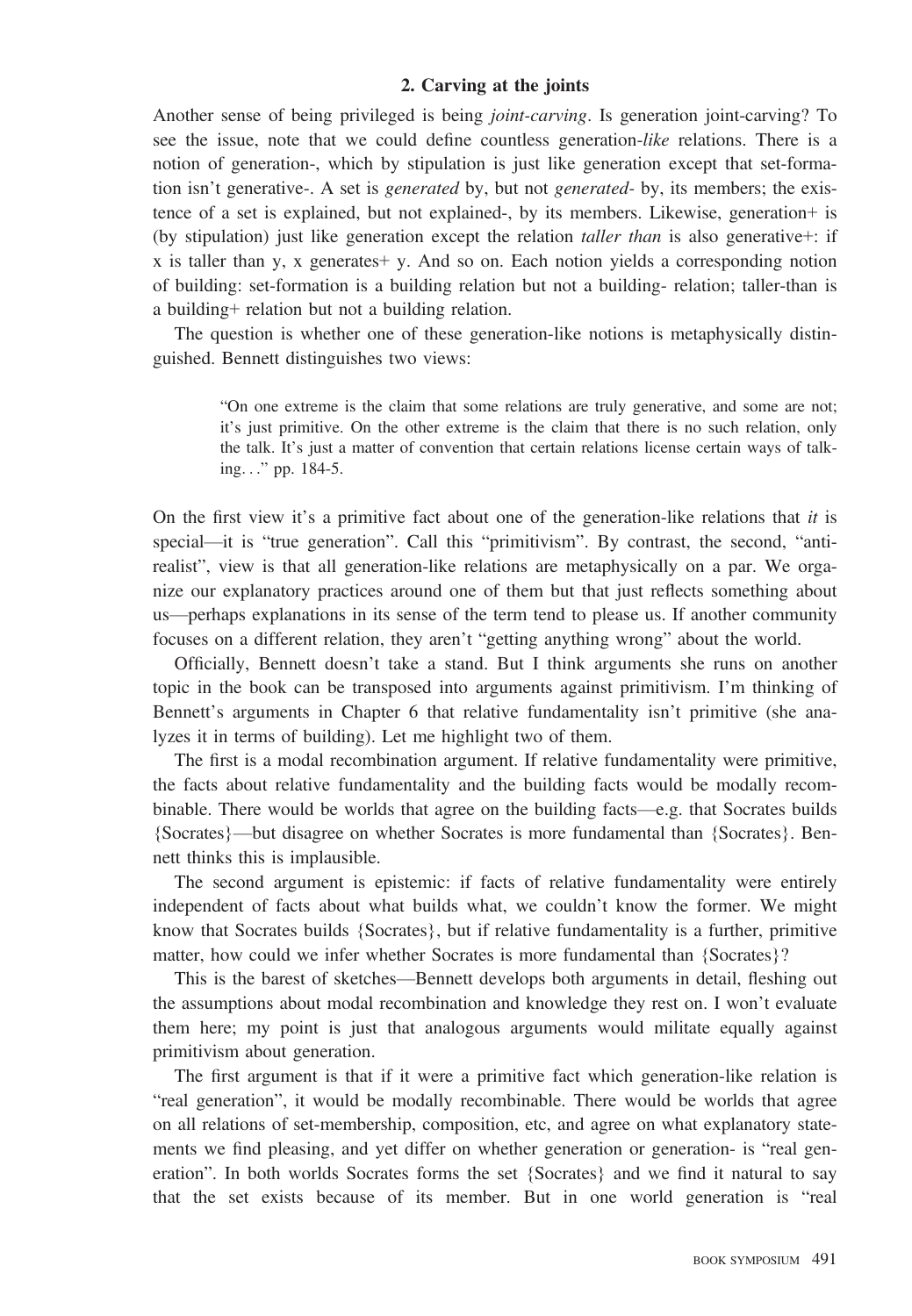generation" and hence set-formation is a "real building" relation, while in the other world generation- is "real generation" and hence set formation  $\sin't$  a "real building" relation. This multiplication of possibilities seems just as implausible as the one Bennett discusses.

The second argument is epistemic: if there were a primitive fact about which relation is "real generation", we couldn't know it. We couldn't know, on the basis of information about which things form which sets and which explanations we find pleasing, which of the two worlds described above is ours.

Again, I won't defend these arguments. My claim is just that if Bennett's arguments against primitivism about relative fundamentality succeed, I can't see where these arguments against primitivism about *generation* would fail. While Bennett claims neutrality on primitivism about generation, her commitments elsewhere in the book appear to point against it.

This is a good thing, in my opinion, for I believe anti-realism can be independently motivated by asking why we should *care* about which generation-like relation is "real generation" (see Dasgupta 2018). Here we must distinguish the metaphysical claim that some generation-like relation has a primitive property, from the *normative claim* that we should align our explanatory practices around the relation with that property. The former doesn't imply the latter: just because one generation-like relation has a primitive property, nothing follows about whether we should organize ourselves around it. You might say "But the relation with the primitive property is *real explanation*; and *obviously* we should care about explanations!" But that's playing fast and loose with language. If you want to reserve the term "real explanation" for a relation we should obviously care about, the question is why a relation with the primitive property deserves the title—calling it "real explanation" doesn't *make* it interest-worthy. Thus, my view is that even if one of the generation-like relations has a primitive property, that fact is normatively inert. It's still "up to us" how to organize our explanatory practices, just as the anti-realist said.

Putting this section together with the last, the emerging picture is this. Generation isn't privileged relative to other generation-like relations in the sense that it's no more joint-carving. Still, it's privileged relative to the other *building* relations in the sense that *it* defines what it is to be a building relation. While *Making Things Up* doesn't explicitly accept or reject this picture, I've argued that it contains materials pointing in this direction.

#### 3. What generates building relations?

Yet another sense of being privileged is being fundamental. Given Bennett's understanding of fundamentality (see Chapter 5), this amounts to being unbuilt. Is building unbuilt? If a builds b, does anything build this? In Chapter 7 Bennett argues yes: a. This she calls "Upwards Anti-Primitivism". Her discussion focuses on the case of grounding, where her view is that if  $a$  grounds  $b$ , that fact is grounded in  $a$ .

Bennett originally proposed this view in (Bennett 2011). In (Dasgupta 2014) I defended an alternative view on which the fact that a grounds b is grounded in a along with a general, essential truth connecting  $a$  and  $b$ . Much of chapter 7 discusses our respective views. Reflecting on Bennett's discussion, I now think there is more to her view than I previously realized. However, I also suspect our disagreement is largely verbal. Here I'll explain why.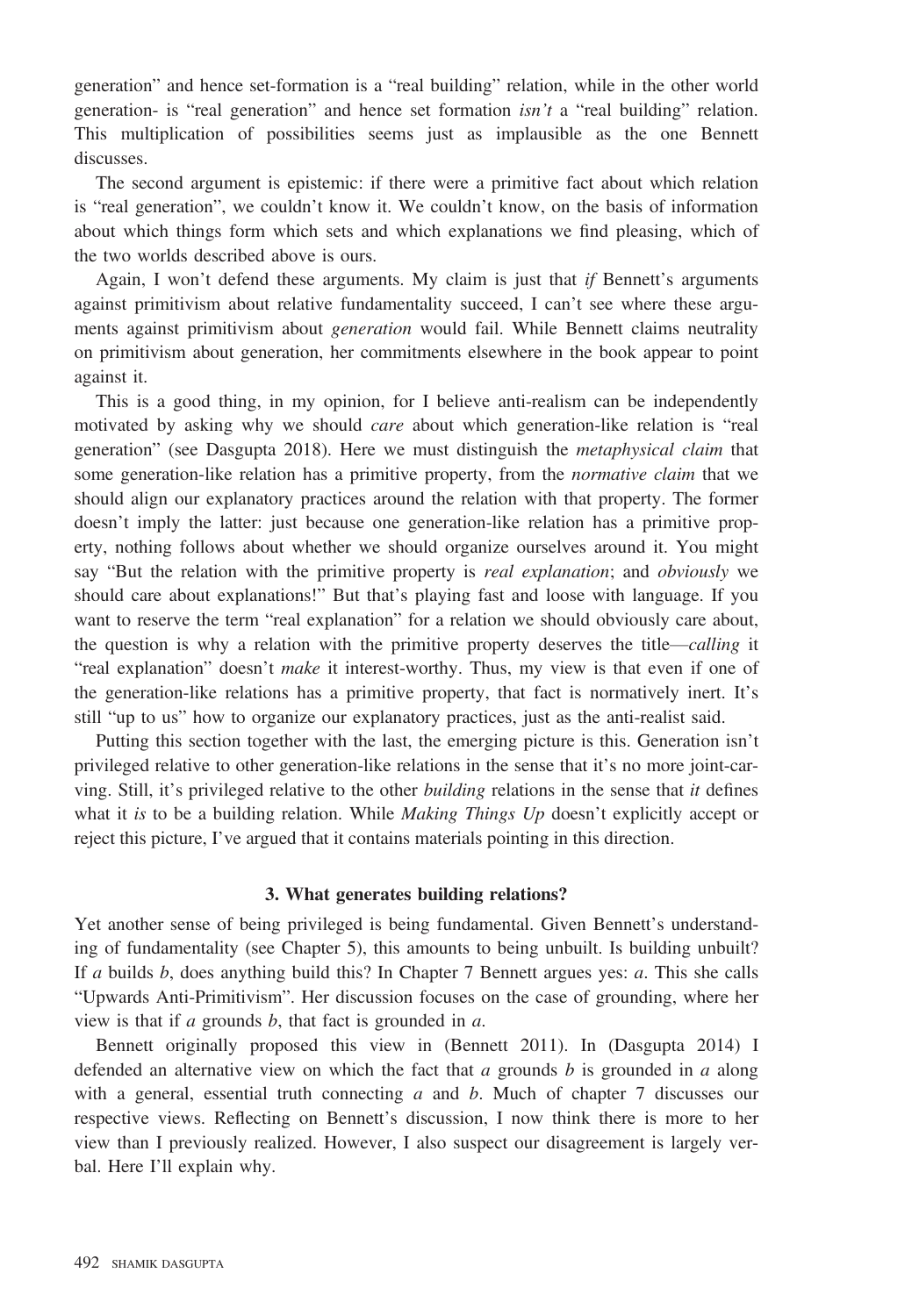One potential source of confusion is that Bennett and I never meant the same thing by "ground". Bennett uses it to denote a relation that *licenses* generative explanations, while I used it to express those generative explanations themselves. Still, this is largely inconsequential: the following dialectic can be read on either disambiguation. If our dispute has a verbal element, it doesn't stem from this difference in usage.

Let me recap our original disagreement. Consider a simple example of grounds:

(D) [Snow is white] grounds [Snow is white or snow is black].<sup>3</sup>

What grounds (D)? Upwards Anti-Primitivism says: [Snow is white]. By contrast, my view was that a general fact about how disjunction works also helps make (D) true, for example that whether a disjunction holds is a function of whether its disjuncts hold (per its truth-table). Intuition pump: just as (D) wouldn't be true if snow weren't white, it also wouldn't be true if disjunction had a different truth-table (say, that of conjunction).<sup>4</sup>

I offered three considerations in favor of my view. First, when asking what makes (D) true one is (in part) asking why the disjunct grounds *the disjunction* and not, say, the corresponding conjunction. Surely the answer has to do with how disjunction works. Second, I noted that Bennett's view implies that

(N) [Snow is white] grounds [not-not Snow is white]

has the same ground as (D), namely [Snow is white]. Yet surely, I said, their grounds are different: (D) holds because of how disjunction works, (N) because of how negation works. Third, I said that my view better explains grounding patterns. For along with (D) we also have

(D\*) [Grass is green] grounds [Grass is green or grass is red].

Why is it that *all* (true) disjuncts ground disjunctions? My view has a ready explanation: the general truth about disjunction makes any disjunct ground a disjunction it's part of.

I still find these considerations moving, but I now wonder whether they point in a different direction. My suspicions were aroused by Bennett's central intuition for her view:

"Use 'x' to pick out whatever it is that builds the fact that a fully builds b. Because x makes it the case that a builds  $b$ , it contributes to the building of  $b$ . Therefore x helps build b itself, not just the fact that a builds b. It follows that x is either identical or contained within... the complete building base of  $b$ " (p. 196).

Bennett admits that this is somewhat impressionistic, but it moves me nonetheless.<sup>5</sup> This leaves me in a bind: how can I reconcile Bennett's central intuition with the considerations I offered against her view that I find equally moving?

Perhaps inadvertently, Bennett provides a clue. Responding to my argument that (D) and (N) have different grounds, she says:

<sup>&</sup>lt;sup>3</sup> Here I use the standard notation '[P]' to denote the fact that P.

<sup>&</sup>lt;sup>4</sup> This is just an intuition pump; counterfactuals like these don't *imply* conclusions about ground.

<sup>&</sup>lt;sup>5</sup> Bennett also argues that her view avoids a vicious regress of grounds. But that argument is aimed at a different opponent, not me; I argue that my view also avoids the regress in Dasgupta 2014, pp. 587-9.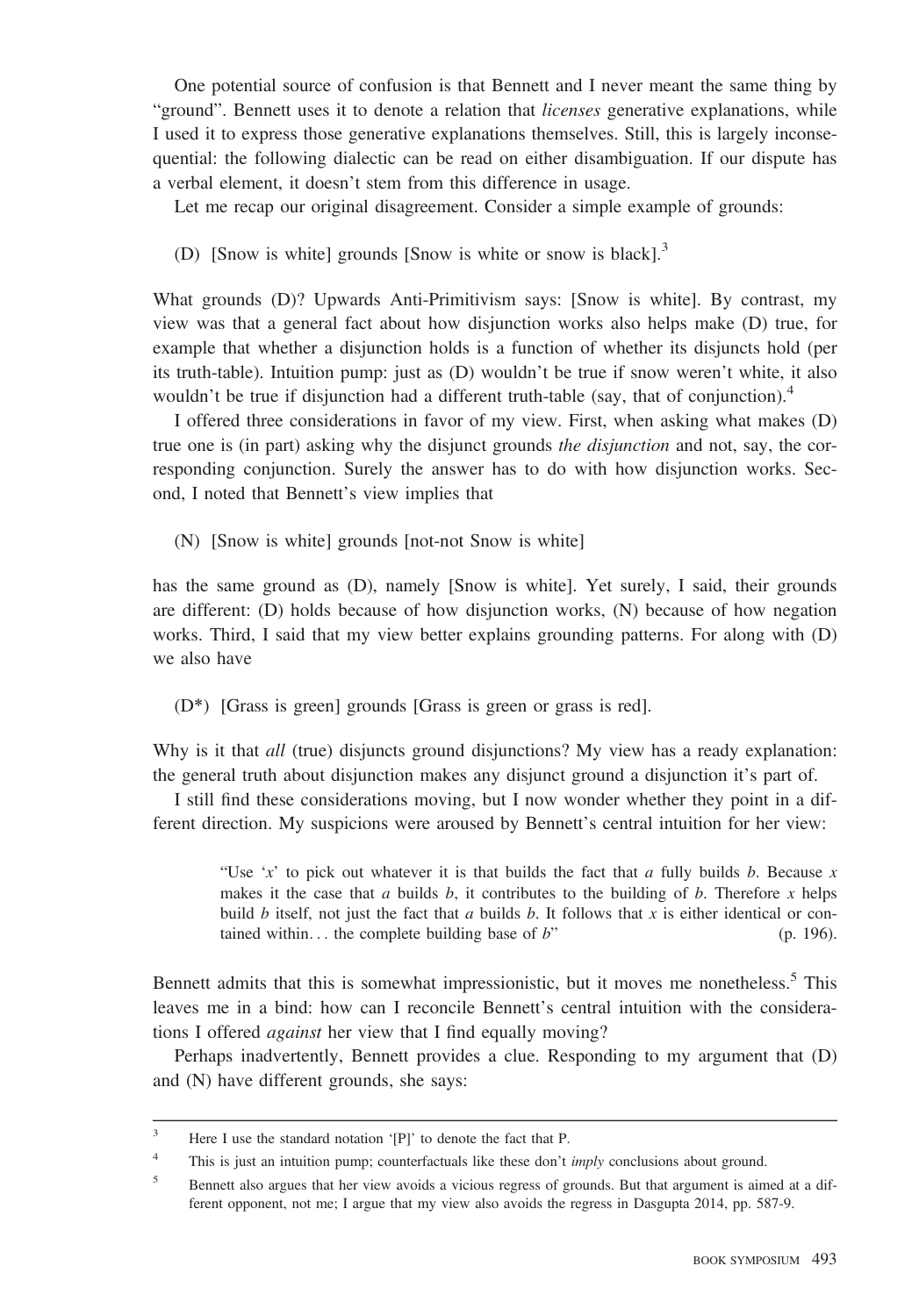"I confess that I do not really understand why Dasgupta thinks that P alone fully grounds two different grounded facts—PvQ and not-not-P—and yet cannot fully ground two different grounding facts" (pp. 201-2).

On reflection, I confess that I don't really understand either! For Bennett, the lesson is that since P can ground the two grounded facts it can also ground two different grounding facts (D) and (N). But one might instead stick with my earlier hunch that P  $can't$ ground either grounding fact on its own; that something about disjunction or negation is needed in each case. What Bennett's clue then suggests is that something about disjunction or negation must have helped ground the grounded facts all along! Thus we might reject (D) and (N) in favor of

- (D-complete) [Snow is white] and the way disjunction works ground [Snow is white or snow is black].
- (N-complete) [Snow is white] and the way negation works ground [not-not Snow is white]

And we might say, with Bennett's Upwards Anti-Primitivism, that (D-complete) is grounded in [Snow is white] and the way disjunction works; similarly for (N-complete).

This view respects my arguments that the general truths play a role in grounding the grounding facts, and in particular that in the case of negation and disjunction the grounding facts have different grounds. But the view also satisfies Upwards Anti-Primitivism!

Distinguish *first-order* questions of what grounds (say) disjunctions, from the *second*order question of what, in general, grounds the grounding facts. Upwards Anti-Primitivism answers the second-order question: if  $a$  grounds  $b$ , that fact is grounded in  $a$ . The view that P grounds PvQ answers the first-order question. My earlier arguments against Bennett, I now see, target this package of views; a package on which general facts about disjunction play no role in the first or second-order story. Call this an "exclusive" package. If my arguments showed anything, they showed only that the general fact must play a role in the second-order story. This leaves open the "mixed" package I defended in (2014), on which the general fact plays a role in the second-order but not the first-order story. But it also leaves open the "inclusive" package described in the last paragraph, on which the general fact plays a role in both stories. Thus, for all my earlier arguments show you can still accept Upwards Anti-Primitivism; all they show is that you must do so with an inclusive package.

Which package is correct? My earlier arguments point against the exclusive package; Bennett's central intuition points against the mixed package. Should we therefore accept the inclusive package?

Not quite yet. To complicate matters Bennett offers another objection to the mixed package which, if successful, would also rule out the inclusive package. The objection is that the general truths can't play their role in the mixed package because they are "temporally posterior" to their instances (see p. 208-10). To illustrate, suppose the fact that event  $e$  is a *conference* is grounded in the activities of its participants (call these C-activities). On the mixed package, this grounding fact is grounded (partly) in a general truth about what conferences are: they're the kind of thing you get when people do C-activities. Bennett's objection is that this general truth is temporally posterior to its instances in the sense that it didn't (non-trivially) obtain before there were conferences; hence it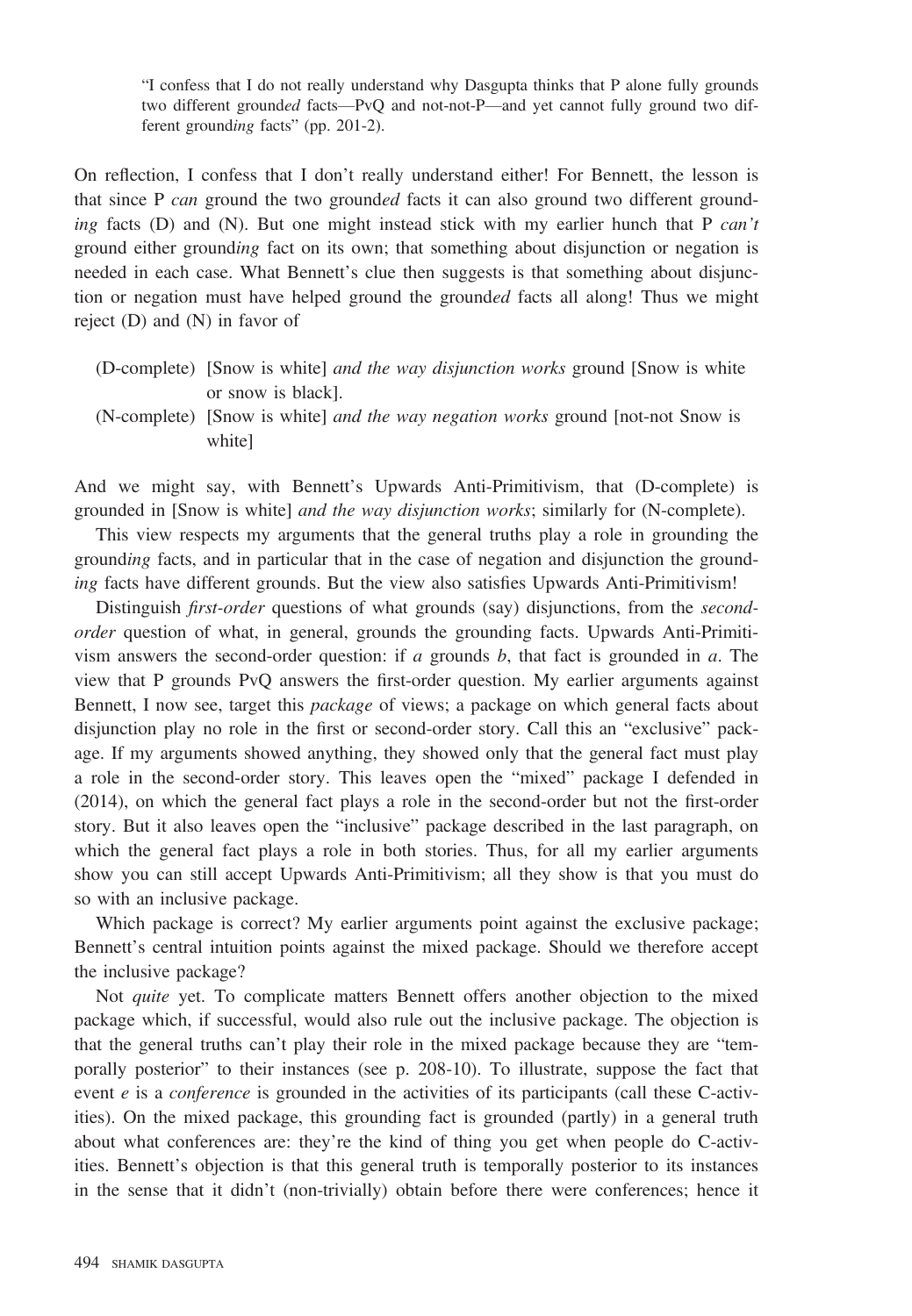couldn't help ground the grounding fact with regards the first conference. If that's right, the same would go against the inclusive package.

I'm not convinced. In Dasgupta (2014) I assumed the general truth was not a bare universal generalization like

(C1) For all x, if x is an event with C-activities then x is a conference.

but an essential truth like

 $(C2)$  It lies in the essence of being a conference that for all x, if x is an event with C-activities then x is a conference.<sup>6</sup>

While  $(C1)$  may be temporally posterior to its instances in Bennett's sense,  $(C2)$  is not. Consider Martian outposts. The analogues of (C1) and (C2) are

- (M1) For all x, if x is a human settlement on Mars then x is a Martian outpost.
- (M2) It lies in the essence of being a Martian outpost that if x is a human settlement on Mars then x is a Martian outpost.

There are no human settlements on Mars, yet these are both true.<sup>7</sup> Are they vacuously true? Perhaps  $(M1)$  is, but  $(M2)$  is not. If you substitute "x is a square circle" in for "x is a human settlement on Mars", (M1) arguably remains true but (M2) does not. It may be (vacuously) true that any square circle is a Martian outpost, but that's no part of what it is to be a Martian outpost.

So, is the inclusive package right after all? Maybe, but in fact I suspect the question is largely verbal. If the mixed package were correct, we could still define an expanded notion of ground\* thus: if  $X$  grounds  $Y$ , what grounds\*  $Y$  is  $X$  together with whatever grounds [X grounds Y]. To say what grounds\* Y one fills out a statement of what grounds Y by adding what grounds the fact that they ground Y. The inclusive package is then true of ground\*. Likewise, we could define a restricted notion of ground\*\* on which to say what grounds\*\* a grounding fact you needn't mention the general truth. The exclusive package is then true of ground\*\*. Similarly, starting with the inclusive or exclusive packages we could define restricted or expanded notions for which the other packages are correct.

Is it determinate which notion is expressed by 'ground'? I doubt it. All notions are available precisifications of our first-order usage of the term; the arguments from Bennett and myself pointing in different directions simply tap into different notions. This is why I suspect our earlier disagreement was largely verbal.<sup>8</sup>

<sup>&</sup>lt;sup>6</sup> Note that my focus on essential truths was just a working hypothesis. Conceptual truths might be another option. What's important is that the truth is autonomous; see (Dasgupta 2014), pp. 581.

Putting aside questions about the intelligibility of talk of essence, that is. The point is that if (M2) is false, that's not in virtue of the current absence of Martian outposts.

<sup>8</sup> Bennett considers the possibility that our disagreement was verbal because I used 'ground' to mean epistemic explanation while she uses it to mean something more connected with metaphysical explanation (see p. 202). I'm not sure I get the distinction, but insofar as I do I intended to mean metaphysical explanation. So I don't think our disagreement is verbal on these grounds.